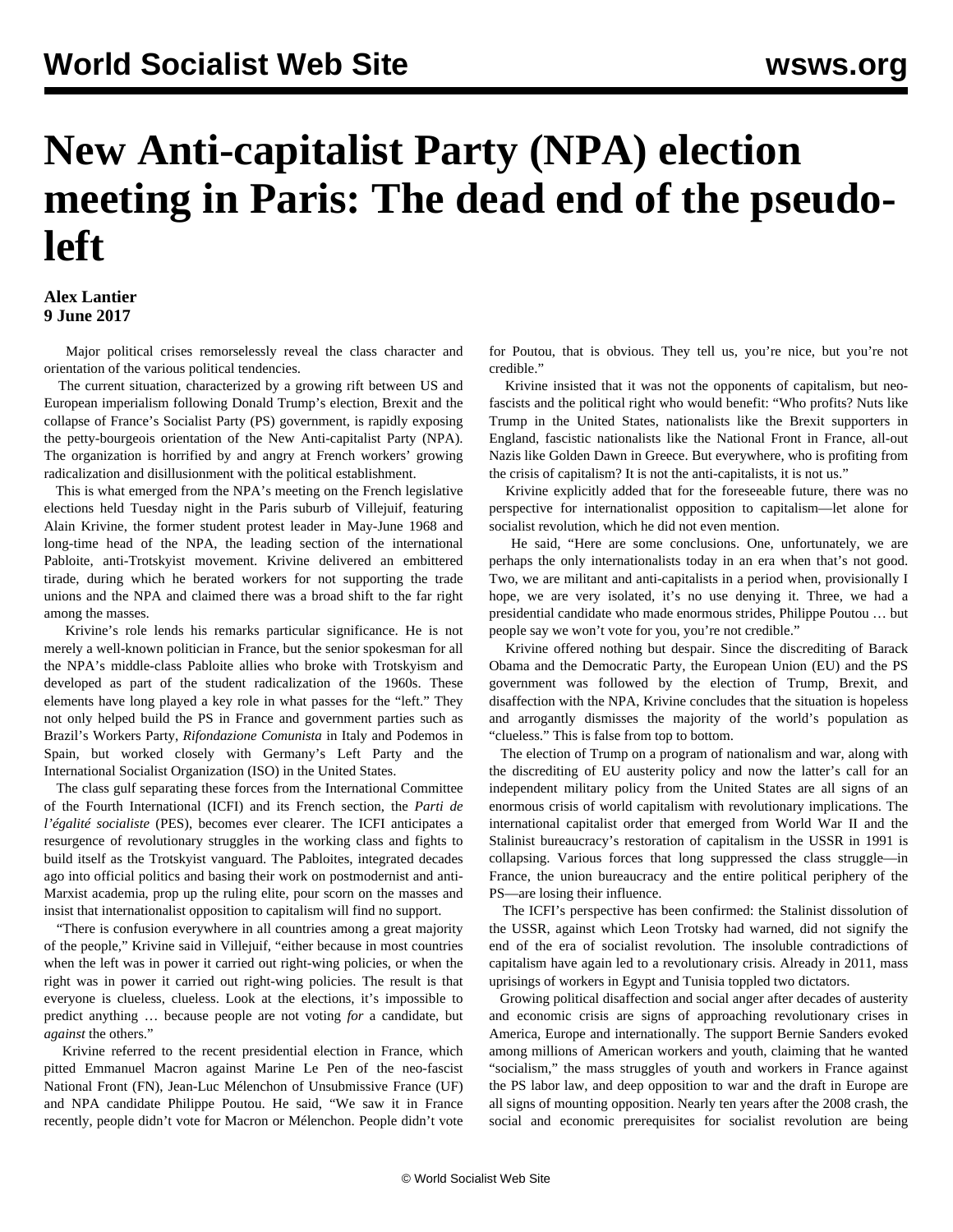## fulfilled.

 Krivine could not and did not even try to explain why, in this explosive situation, the right has benefited. Above all, he was silent on the NPA's own role. His remarks brought to mind the response Trotsky gave, shortly before his assassination in 1940, to those who blamed the working class for the fascist victory in the Spanish Civil War.

 "The historical falsification consists in this, that the responsibility for the defeat of the Spanish masses is unloaded on the working masses and not those parties which paralyzed or simply crushed the revolutionary movement of the masses," Trotsky wrote, adding: "This impotent philosophy, which seeks to reconcile defeats as a necessary link in the chain of cosmic developments, is completely incapable of posing and refuses to pose the question of such concrete factors as programs, parties, personalities that were the organizers of defeat. This philosophy of fatalism and prostration is diametrically opposed to Marxism as the theory of revolutionary action."

 The role of the NPA has not been to advance a revolutionary policy, but to carry out petty-bourgeois policies blocking popular opposition to war, austerity and attacks on democratic rights. To justify his demoralized reading of the world situation, Krivine was compelled to pass over in silence the counter-revolutionary role of his own organization.

 Undoubtedly, among the greatest dangers facing the working class are war and nationalism. Referring in indignant tones to those responsible for the terror attacks of the Islamic State (ISIS) militia, Krivine said: "In the Arab peoples, religious fundamentalism is gaining ground, and in the Western population, it is organizations like Marine Le Pen's … those who did Brexit are gaining ground, not us. So we have to face up to the question: who today allows nationalism to grow? And there we'll see that Macron, Hollande, Trump are all jointly responsible for the war that is developing."

 Krivine's outrage is rank hypocrisy. Responsibility for the ISIS terror attacks rests with the forces who promoted the NATO wars in Libya and Syria from which ISIS emerged—that is, not only the imperialist governments in France, the United States and other NATO powers, but with the Pabloites and their "left" co-thinkers. The NPA in particularly loud and enthusiastic tones demanded imperialist intervention to arm opposition militias dominated by right-wing Islamist forces.

 In the run-up to the illegal US invasion of Iraq in 2003, millions of people in the United States, in European countries participating in the invasion and around the globe rallied against the war. A decade later, the Pabloites did not call protests, but demanded imperialist intervention, working with the CIA. NPA spokesman Olivier Besancenot demanded on television that France arm "rebel" forces, and Professor Gilbert Achcar demanded NATO bombings to save opposition forces in the Libyan city of Benghazi and then met with the CIA-linked Syrian National Council to plan war in Syria.

 The CIA-backed Islamist networks that brought recruits and weapons to the wars in Libya and Syria not only spawned ISIS and similar Islamist terror groups. While they continued to enjoy the support of the NPA, who helped suppress opposition to war by presenting these reactionary networks as revolutionary fighters for democracy, the Islamists helped strengthen far-right forces in Europe by launching a series of terror attacks across the continent.

 The ringleaders—the Kouachi brothers who attacked *Charlie Hebdo*, ISIS Facebook recruiter Abdelhamid Abaaoud who led the 13 November 2015 attacks in Paris, the Bakraoui brothers who led the March 22, 2016 bombing in Brussels, and Manchester Arena bomber Salman Abedi—were all operatives well known to and closely followed by European intelligence. They could prepare their attacks under intelligence protection because, as tools of NATO policy, they were allowed to move about freely. This geopolitical reality, however, was hidden to masses of people.

The NPA joined the media and the political establishment in covering

up the responsibility of imperialism for the attacks. This allowed the ruling elite to exploit popular fear of terror attacks, blame the attacks not on the war but on Muslims and demand stepped-up police state measures. In France, the PS imposed a state of emergency that Macron now intends to make permanent by law—allowing police to detain individuals, carry out searches and seizures and confine individuals to house arrest independently of any judicial process.

 Predictably, the greatest political beneficiaries of these policies were farright forces like France's National Front—for whose rise the NPA bears significant political responsibility.

 Despite Krivine's posturing as an internationalist and an anti-capitalist, the NPA is an upper middle class party pursuing pro-imperialist policies. Its demoralized and hysterical reaction to the collapse of the PS in France and the broader discrediting of the ruling elites internationally reflects the fact that the NPA is itself one wing of the collapsing political establishment.

 Turning to French conditions on Tuesday night, Krivine made a summary survey of the crisis of the PS and its allies, including the Stalinist French Communist Party (PCF). "The PCF is completely in a mess, it doesn't know where it's going, its members don't know where it's going. The Greens are completely divided," he said, continuing: "As for the PS, let's not even mention it, they say that it's a left party but let's not even mention it. It's so bad that every faction inside the PS is working to found its own party."

 Krivine did not evince hostility toward the PS—an attitude historically rooted in the close collaboration between various petty-bourgeois tendencies that broke with Trotskyism in the foundation of the PS in 1971. After the Pabloites broke with the ICFI in 1953, the OCI (*Organisation communiste internationaliste*) of Pierre Lambert broke with the ICFI and with Trotskyism in 1971 in order to join the Pabloites in helping build the PS. The OCI based itself on the false perspective that a Union of the Left between the PS and the PCF could build a workers government. As a result, the PS is staffed to a large extent with former Pabloites and OCI members.

 Krivine referred jokingly to the Socialist Party as a place where many political tendencies can come together and maneuver. Referring to the current factional struggles in the PS, Krivine said that party's First Secretary Jean-Christophe Cambadélis, who came from the *lambertistes*, "understands it very well. They all come from the *lambertistes* or from us, so that shows that it's a place you can meet up." He drew no balance sheet of Hollande's presidency and said nothing about the dangers posed by Hollande's successor and former advisor, Macron, to the working class.

 This is a dangerous falsification of the history and class role of the PS. It was formed from a section of petty-bourgeois renegades from Trotskyism, as well as a layer of social Catholics, ex-Stalinists, and former Nazi collaborationists—the most prominent of whom was the party's first leader and first French president, François Mitterrand. The Socialist Party was from the start a reactionary party of finance capital, closely linked to the financial aristocracy and recruited largely from academia and the state machine.

 The Pabloite and *lambertiste* elements who provided the PS with a "left" cover built a Frankenstein monster that turned viciously against the working class, carrying out policies of austerity and war, every time it was in power. In 2012-17, the PS under President François Hollande shifted French politics far to the right. By introducing the state of emergency and a labor law designed to eviscerate the labor courts and France's Labor Code, while repeatedly inviting FN leader Le Pen to the Elysée, Hollande set the stage for a turn to dictatorial forms of rule by his successor, Macron.

 Armed with the powers to arbitrarily ban protests and detain protesters under the state of emergency, Macron intends to impose sweeping social